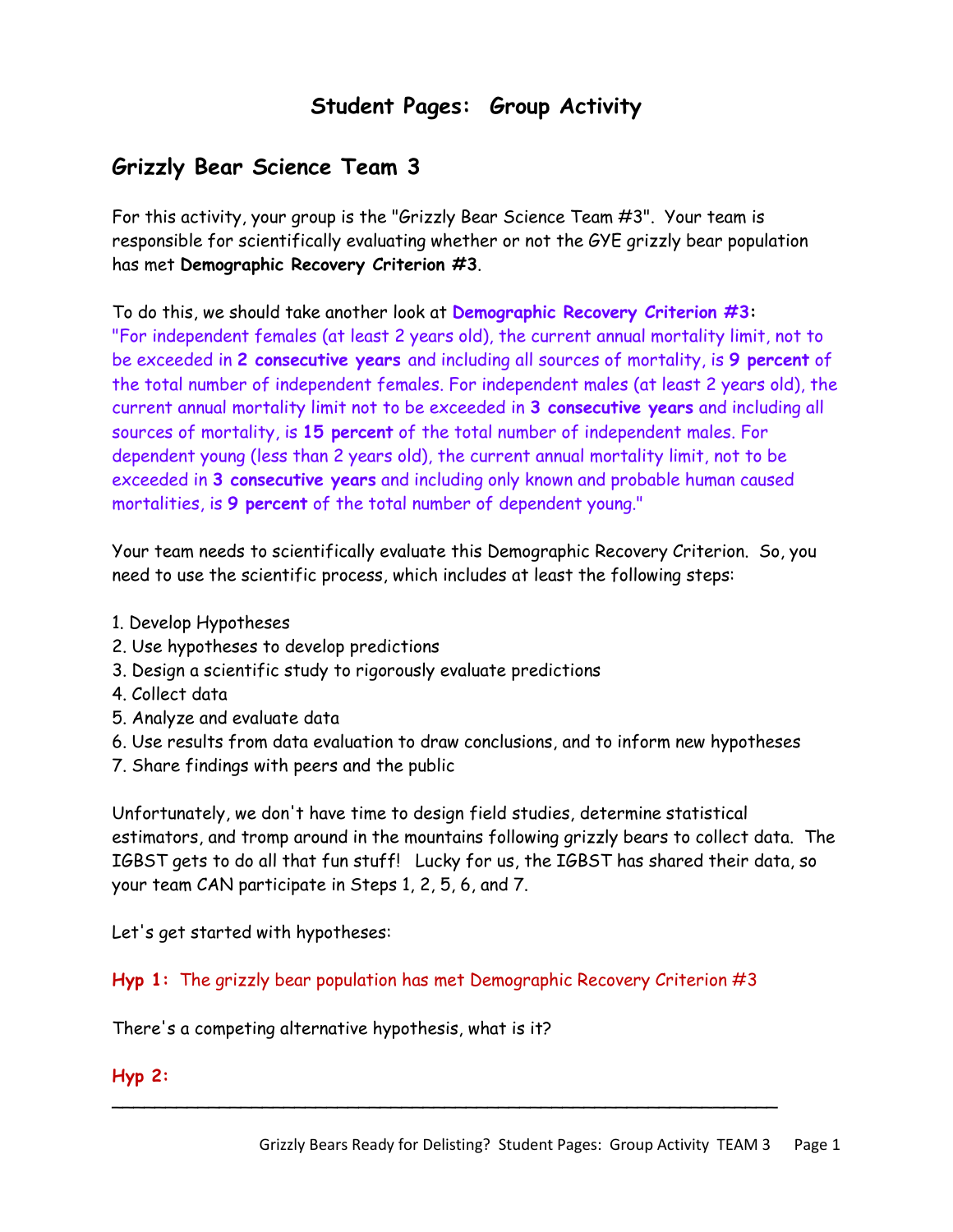Great! Okay, let's go back to Hypothesis 1. If Hypothesis 1 is correct, what predictions would you make about the data you evaluated in Datasets 5 and 6?

Example of one prediction:

Prediction 1A: The annual mortality of independent females (at least 2 years old) has not exceeded 9% of the total number of independent females in 2 consecutive years.

What would prediction 1B be (hint: it has something to do with independent males)

\_\_\_\_\_\_\_\_\_\_\_\_\_\_\_\_\_\_\_\_\_\_\_\_\_\_\_\_\_\_\_\_\_\_\_\_\_\_\_\_\_\_\_\_\_\_\_\_\_\_\_\_\_\_\_\_\_\_\_\_\_\_\_\_\_

 $\overline{\phantom{a}}$ 

\_\_\_\_\_\_\_\_\_\_\_\_\_\_\_\_\_\_\_\_\_\_\_\_\_\_\_\_\_\_\_\_\_\_\_\_\_\_\_\_\_\_\_\_\_\_\_\_\_\_\_\_\_\_\_\_\_\_\_\_\_\_\_\_\_

 $\overline{\phantom{a}}$ 

**Prediction 1B:**

What would prediction 1B be (hint: it has something to do with dependent young)

#### **Prediction 1C:**

If Hypothesis 2 is correct, what predictions would you make about the data you evaluated in Datasets 5-6?

 $\overline{\phantom{a}}$ 

 $\overline{\phantom{a}}$ 

 $\mathcal{L} = \{ \mathcal{L} \mid \mathcal{L} \in \mathcal{L} \}$ 

 $\mathcal{L} = \{ \mathcal{L} \mid \mathcal{L} \in \mathcal{L} \}$ 

 $\overline{\phantom{a}}$ 

 $\mathcal{L} = \{ \mathcal{L} \mid \mathcal{L} \in \mathcal{L} \}$ 

#### **Prediction 2A:**

**Prediction 2B:**

### **Prediction 2C:**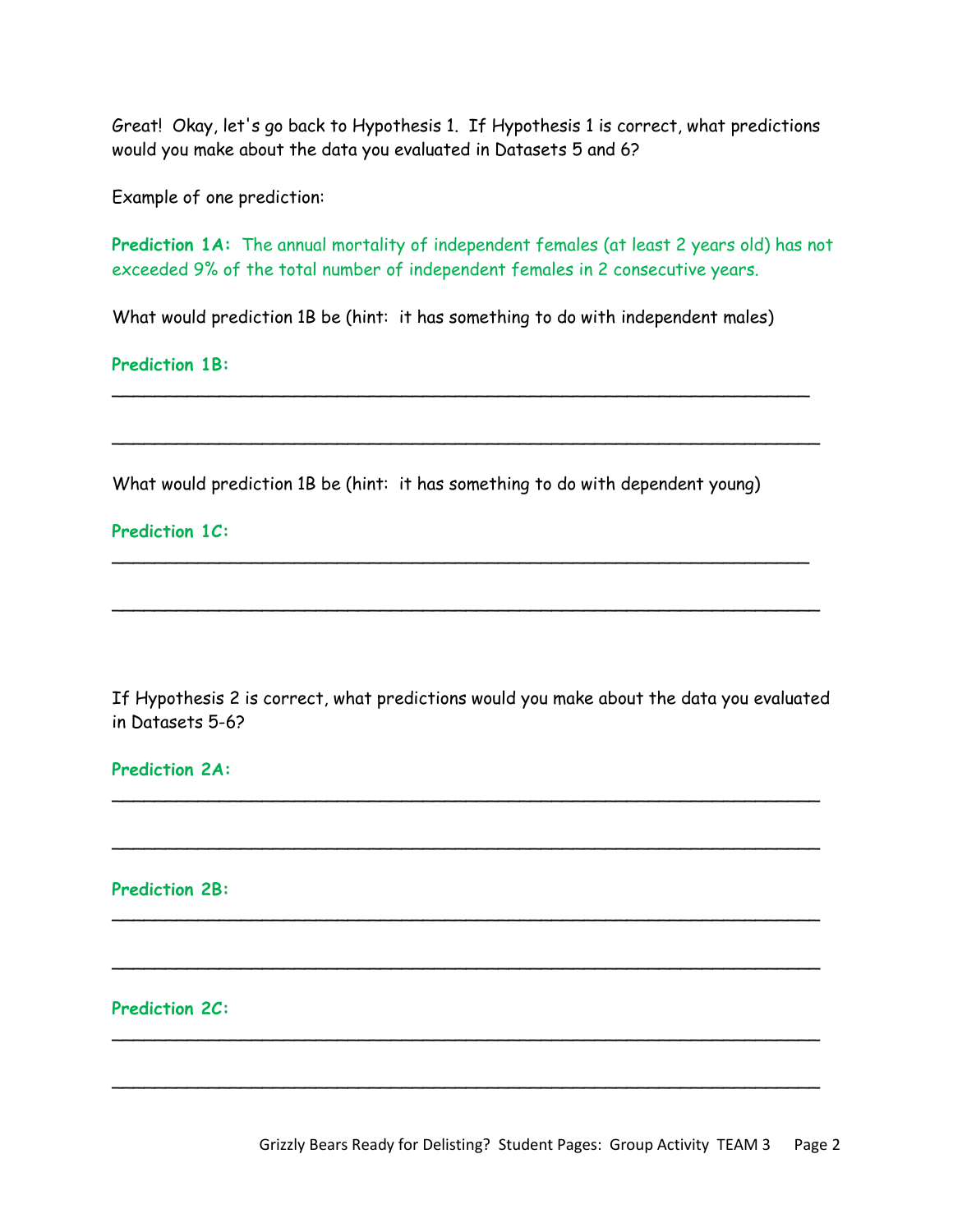Okay, it's time for Step 5 of the Scientific Process (i.e., Analyze and Evaluate Data).

Hmmmmmmm.......some of the information in Datasets 5 and 6 might not be completely clear, and this might make it difficult to evaluate your predictions. In the following paragraphs, you will find some information that should help:

**First....why does the IGBST care so much about understanding grizzly bear mortality?** Because the primary threat to continued grizzly bear recovery in the GYE is human-caused mortality.

**What does "sustainable mortality" mean?** Sustainable mortality establishes the upper limit on the grizzly deaths that can occur yet still maintain a healthy population.

## **Demographic Recovery Criterion #3 specifically states mortality limits for independent females, independent males, and dependent young. So, why does Dataset 5 include a 4% human-caused mortality limit during years 1991-2006?**

In 2007, the IGBST updated the mortality limits based on the best science available. Prior to 2007, the IGBST used a mortality limit that was based on the best science available at that time.

So, in Dataset #5 the IGBST used a human-caused mortality threshold equal to 4% of the "Minimum Population Estimate". This means that AT THE MOST, 4% of the grizzly bear population could be killed by humans without negative impact to the sustainability of the population. What does "Minimum Population Estimate" mean? Team #1 will be telling you during their presentation.

## **What were the mortality limits during 2007-2014?**

In 2007, new science emerged that offered better ways to estimate the population size and the mortality limits. Specifically, the IGBST used new science to evaluate population segments (i.e., independent females, dependent young, and independent males). They estimated size of these population segments and they also estimated mortality thresholds for each segment.

In Dataset #6, the IGBST used the following mortality limits:

- Independent females: the mortality limit is 9% of all independent females (all mortalities are used to calculate this threshold)
- Independent males: the mortality limit is 15% of all independent males (all mortalities are used to calculate this threshold)
- Dependent young: the mortality limit is 9% of all dependent young (only humancaused mortalities are used against this threshold)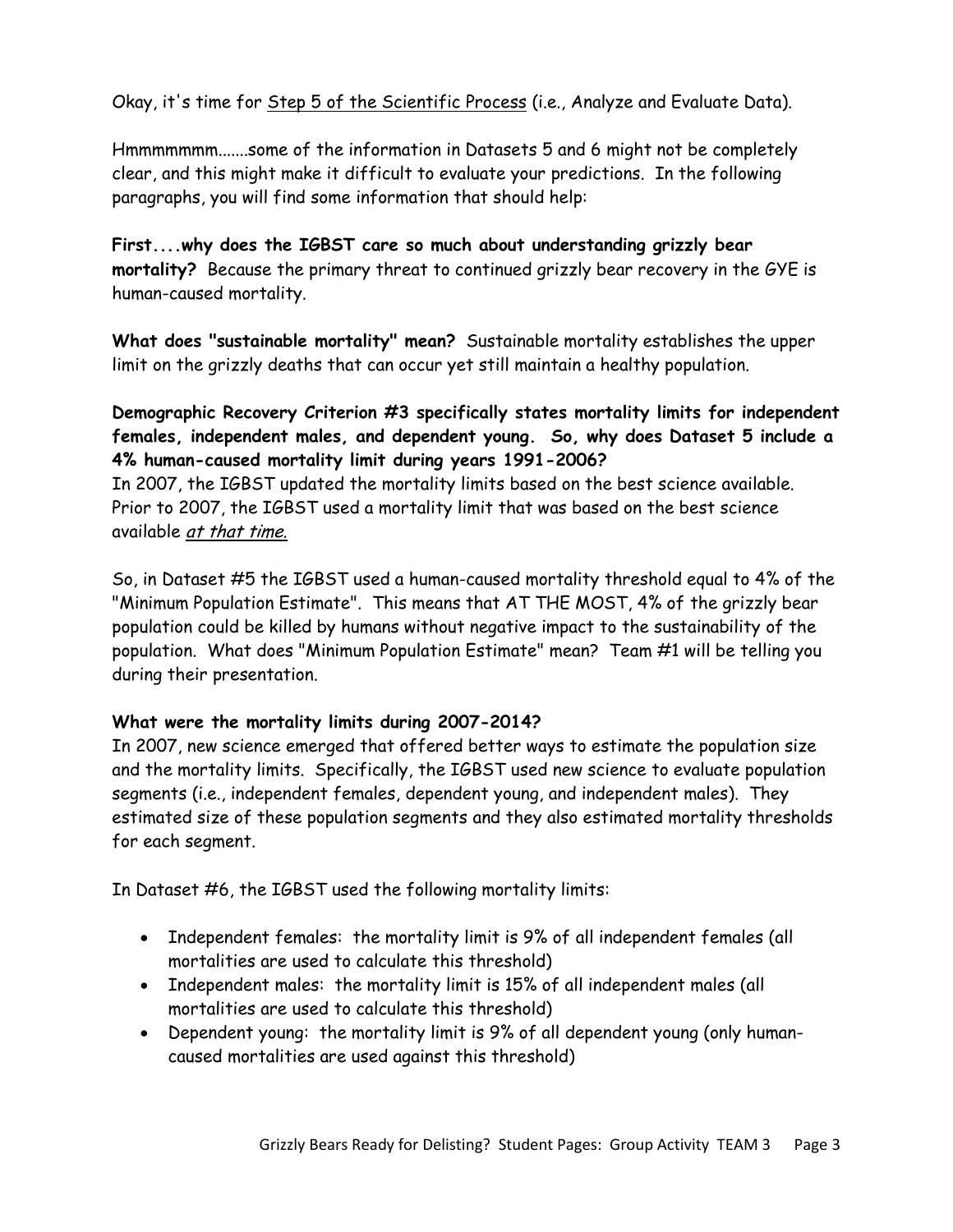So, the information about mortality in Dataset 5 is for years 1991-2006 when the older scientific methods were used. The information about mortality in Dataset 6 is for years 2007-2014 when the newer scientific methods were used.

Today, the IGBST is **once again** in the process of updating how the sustainable mortality limits should be determined, based on the best science today (which is always changing and improving). Specifically, the IGBST is recommending that the percentages that represent annual mortality limits for each population segment should be dynamic; they should change EACH year to reflect new data.

IMPORTANT: While the general biological intent of this proposed revision regarding mortality limits is identical to the current Demographic Recovery Criterion #3 (i.e., to establish mortality limits that prevent population decline), there is one important difference. **The new mortality rates that are being proposed by the IGBST are calculated based on a goal of grizzly bear population stability instead of grizzly bear population growth.** No population can grow forever, since the resources it requires are finite. When a population grows too large for its environment to support continued growth, it is said to be at "carrying capacity."

### **What's Carrying Capacity?**

It's the maximum size of a population that the environment can sustain indefinitely without degrading the environment for future generations. Carrying capacity in wild species that are habitat generalists like grizzly bears varies from year to year and even from day to day, which makes it more appropriate to regard carrying capacity as a band covering a range of population sizes, rather than a clearly defined, constant value. Accordingly, population growth may be positive or negative in any given year **but over a longer time series, it will be approximately zero**.

**Why use a 6-year running average in Dataset 5?** The breeding and cub cycle of grizzly bears is, on average, once every three years. So the 6-year running average includes 2 normal cycles that an independent female could produce cubs. This 6-year running average has value when looking at long-term trends in reproduction, survival, and **mortality.** There is always information that is unknown. The 6-year average helps smooth out high and low counts of females, adult females, and all bears and gives a more accurate sense of how females are surviving and **dying**.

Okay, you should have enough information now to complete Step 5 of the Scientific Process (i.e., Analyze and evaluate the data) and complete Step 6 (i.e., Use results from data evaluation to draw conclusions). Which predictions did the data from Datasets 5 and 6 refute?